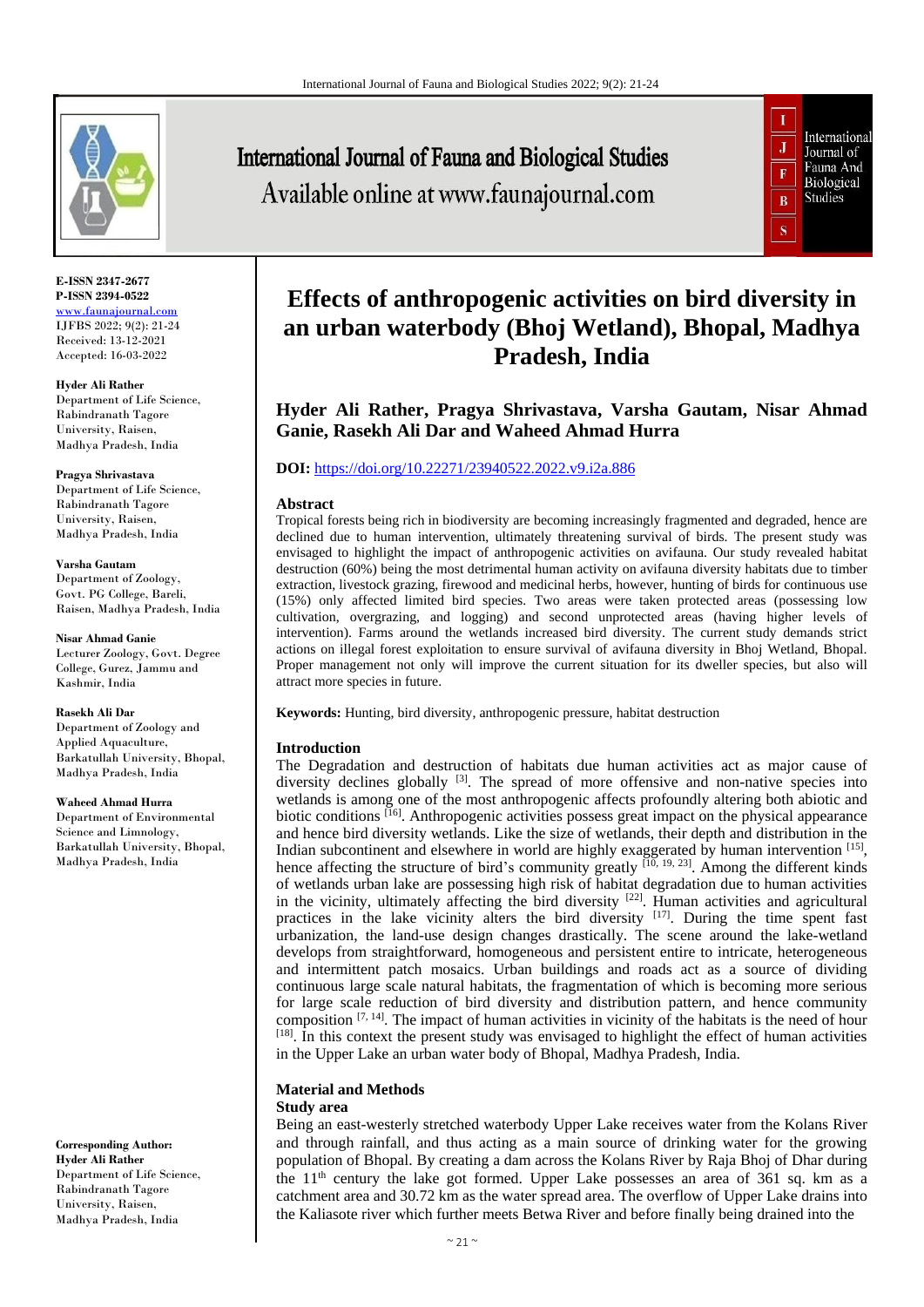Yamuna River. Being a tropical water body Upper Lake possesses the is situated at geological coordinates of 23° 16' N and  $77^{\circ}$  25' E. Being an urban water body the lake is bordered by human settlements on eastern and western boundaries and intensively used for agricultural practices at western sides. However, on the south side a national park Vanvihar lies thus acting as a hotspot of biodiversity (Figure-1).



**Fig 1:** Map showing study area.

#### **Methods**

The present work was carried out from March  $15<sup>th</sup>$  upto June 18<sup>th</sup>, 2020. Point count method was used to document the birds within the study area. Point count method was used in view of the fact that it allows the observer to move with in the area freely at every spot, allowing the birds to settle and thus gets recorded. It gives enough time to visualize and identify even shy and cryptic birds.

The present survey was conducted early during sunrise and sunset hours, during first and last week of every month. The birds were identified and counted using Binoculars (Nikon Action 8X40) and photographed by Canon D-60 $^{[2]}$ . The birds were identified as per the pictorial guide [1].

#### **Results and Discussion**

A total of 1896 individuals of birds belonging to 86 bird species were reported from the study area is an indication that the present area possesses ample bird diversity (Figure-2). The highest contribution of bird species was from Marshland Habitat and lowest was from Farmland habitat. However, due to the fact that most of the farmland are in vicinity to shallow waters, thus possessing ample plant diversity, abundant insect diversity and thus providing habitat and breeding grounds for bird's conditions for birds. However, the extent of human intervention and habitat destruction varies, such as reclamation, grazing and harvesting and thus the bird composition in various lakes also gets varied. Human interventions in the vicinity of the wetland significantly do not affect the bird abundance and diversity except for farming and hunting. Those areas of protected forests with low human interventions possesses higher species diversity and abundance, most of them being insectivorous, canopy foragers. The reduction of forest cover and over cultivation of crops, unprotected forests provide hostage to higher species

diversity and abundance with most of these being associated with open areas. As per Duncan *et al.*, (1999) there is an adverse consequence of agribusiness increase on wintering duck's populaces. However, Long *et al*., (2007) opined that the expansion in the space of agrarian land may be related with diminishing populaces. In any case, there are a few examinations detailing beneficial outcomes of horticulture on specific types of birds [8], which is as per my discoveries. In this exploration, wetlands with ranches possesses greater species diversity. 70% of the homesteads around the wetlands were agricultural practices, in spite of the fact that beans, millets and wheat cultivating likewise occur. Past work proposes that rice fields might be a significant territory for birds all through the world and in certain areas may as a matter of fact be the essential scavenging environment accessible to them [4]. A few examinations have revealed the significance of agricultural fields as a wintering site for aquatic birds in various areas all over the planet, like California <sup>[6]</sup>; Portugal <sup>[12]</sup>; and Japan <sup>[13]</sup> in Asia. Moreover, agricultural fields are utilized by an assortment of aquatic birds as rearing locales  $[9]$ , in spite of the fact that less significantly than as rummaging destinations  $[4]$ . By and by, there are likewise farming advantages got from having waterbirds in agricultural fields, since they work on straw decay or weed control<sup>[21]</sup>. There is greater bird variety file in wetlands possessing no hunting activities than those having hunting activities. Ducks and Geese are enormous and most chased species inside the wetlands. In other words, wetlands with shooting are probably going to have just waders which are normally more modest in size. This off course will lower the bird richness in such ecosystems. Among various human interventions hunting is one that influences natural life mostly and has got expanding consideration in ecological, social and monetary aspects [20].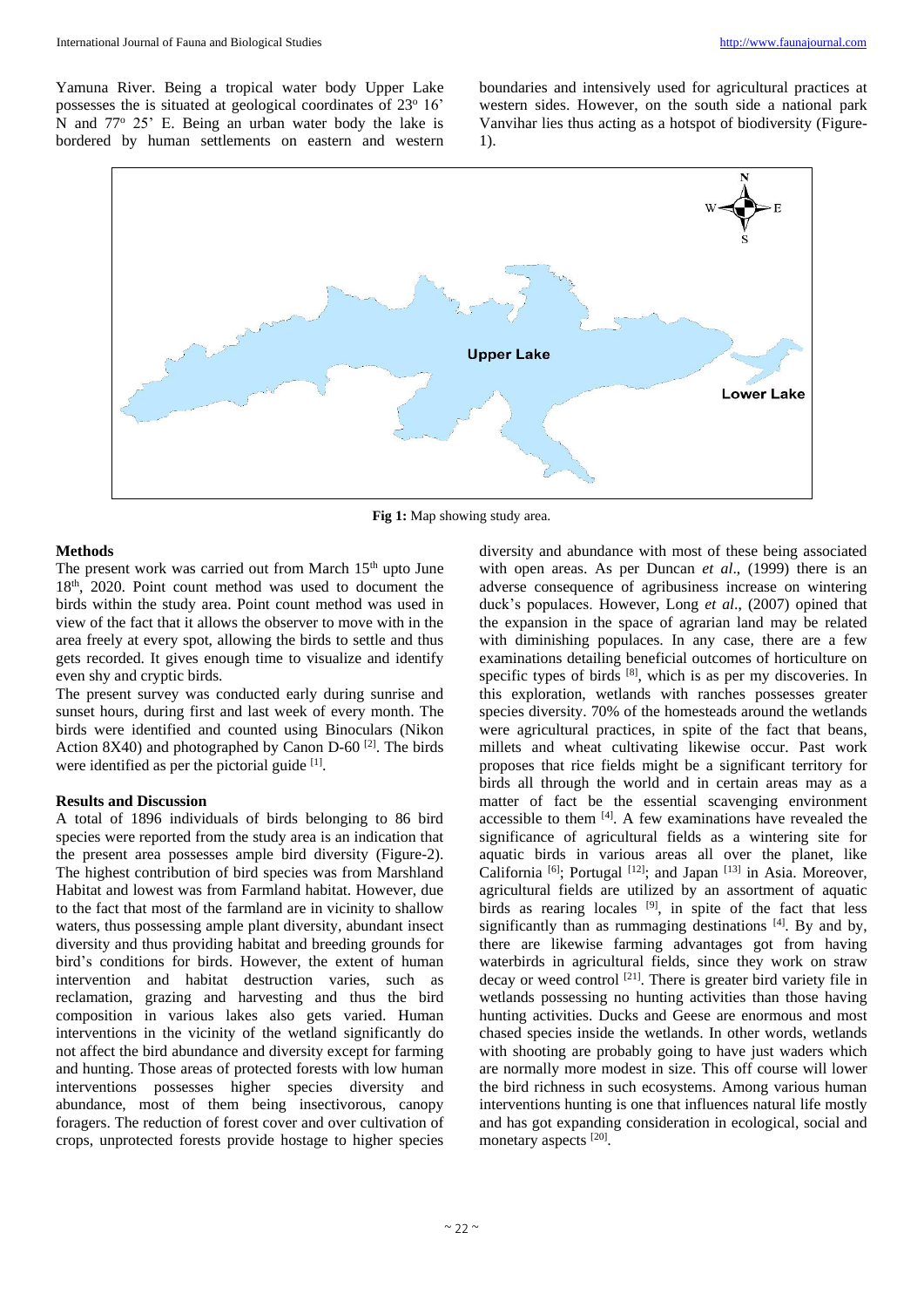

**Fig 2:** Bird richness in different habitat.

#### **Conclusion**

In spite of the pressures that wetlands possess from anthropogenic activities their impact on avifaunal variety and overflow is clearly of little natural impact. The after effects of this study have further importance while thinking about preservation of the Bhoj wetland and its avifaunal diversity. Although Anthropogenic exercises might appear to have a little impact presently yet may have an adverse consequence assuming this proceeds and more tension is mounted. All the more in this way, the enormous number of individuals and steers visiting the edges of wetlands expands the gamble of eggs and chicks being stomped on. Wetland should be watched to limit aggravation in the more touchy regions, especially during the reproducing season. For sustainable maintenance of the water bodies, active involvement and sensitization of local inhabitants towards the role of wetlands in welfare of humans and avifaunal diversity is of utmost importance.

#### **References**

- 1. Ali S. The Book of Indian Birds. Bombay Natural History Society, Bombay, 2006.
- 2. Bibi F, Ali Z. Measurement of Diversity Indices of Avian Communities at Taunsa Barrage Wildlife Sanctuary, Pakistan. The Journal of Animal & Plant Science. 2013;23(2):469-474.
- 3. Brooks TM, Mittermeier RA, da Fonseca GAB, Gerlach J, Hoffmann M, Lamoreux JF, *et al*. Global biodiversity conservation priorities. Science. 2006;313:58-61.
- 4. Czech HA, Parsons KC. Agricultural wetlands and waterbirds: a review. Waterbirds. 2002;25:56-65.
- 5. Duncan P, Hewison AJM, Houte S, Rosoux R, Tournebize T, Dubs F, *et al*. Longterm changes in agricultural practices and wildfowling in an internationally important wetland, and their effects on the guild of wintering ducks. J Appl. Ecol. 1999;36:11-23.
- 6. Elphick C, Oring L. Conservation implications of flooding rice fields on winter waterbird communities. Agriculture, Ecosystem and Environment. 2003l94:17- 29.
- 7. Farmer AH, Parent AH. Effect of the lands-scape on shorebird movements at spring migration stopovers. The Condor. 1997;99(3):698-707.
- 8. Fasola M, Rubolini D, Merli E, Boncompagni E, Bressan U. Long-term trends of heron and egret populations in Italy, and the effects of climate, human-induced mortality, and habitat on population dynamics. Population Ecology. 2010;52:59-72.
- 9. Fasola M, Ruiz X. The value of rice fields as substitutes for natural wetlands for waterbirds in the Mediterranean Region. Waterbirds. 1996;19:122-128.
- 10. Kler TK. Bird Species in Kanjali wetland. Tiger Paper. 2002;39:29-32.
- 11. Long PR, Szekely T, Kershaw M, O'Connell M. Ecological factors and human threats both drive wildfowl population declines. Animal Conservation. 2007;10:183- 191.
- 12. Lourenco PM, Piersma T. Stopover ecology of blacktailed godwits *Limosa limosa* in Portuguese rice fields: a guide on where to feed in winter. Bird Study. 2008;55:194-202.
- 13. Maeda T. Bird use of rice field strips of varying width in the Kanto plain of central Japan. Agriculture, Ecosystem and Environment. 2005;105:347-351.
- 14. Mathews S, O'Connor R, Plantinga AJ. Quantifying the impacts of biodiversity of policies for carbon sequestration in forests. Ecological Economics. 2002;40(1):71-87.
- 15. Prasad SN, Ramachandra TV, Ahalya N, Sengupta T, Kumar A, Tiwari AK, *et al*. Conservation of wetlands of India- A review*.* Tropical Ecology. 2002;43:173-186.
- 16. Ramsar Convention Bureau. Background papers on wetland values and function. Gland, Switzerland: Ramsar Convention Bureau, 2000.
- 17. Rather HA, Shrivastava P. Status of avifaunal diversity in Bhoj Wetland Bhopal, Madhya Pradesh, India. Journal of Entomology and Zoology Studies. 2021;9(6):89-92.
- 18. Rather HA, Shrivastava P, Gautam V. Study on avifaunal diversity and species richness in and around upper lake, Bhopal, India. International Journal of Applied Research. 2022;8(2):121-126.
- 19. Reginald LJ, Mahendran C, Kumar SS, Pramod P. Birds of Singanallur Lake, Coimbture, Tamilnadu. J. Zoos' Print. 2007;22:2944-2948.
- 20. Sulaiman IM, Apeverga PT, Ringim AS, Ibrahim KM. Effects of anthropogenic activities on Bird diversity and